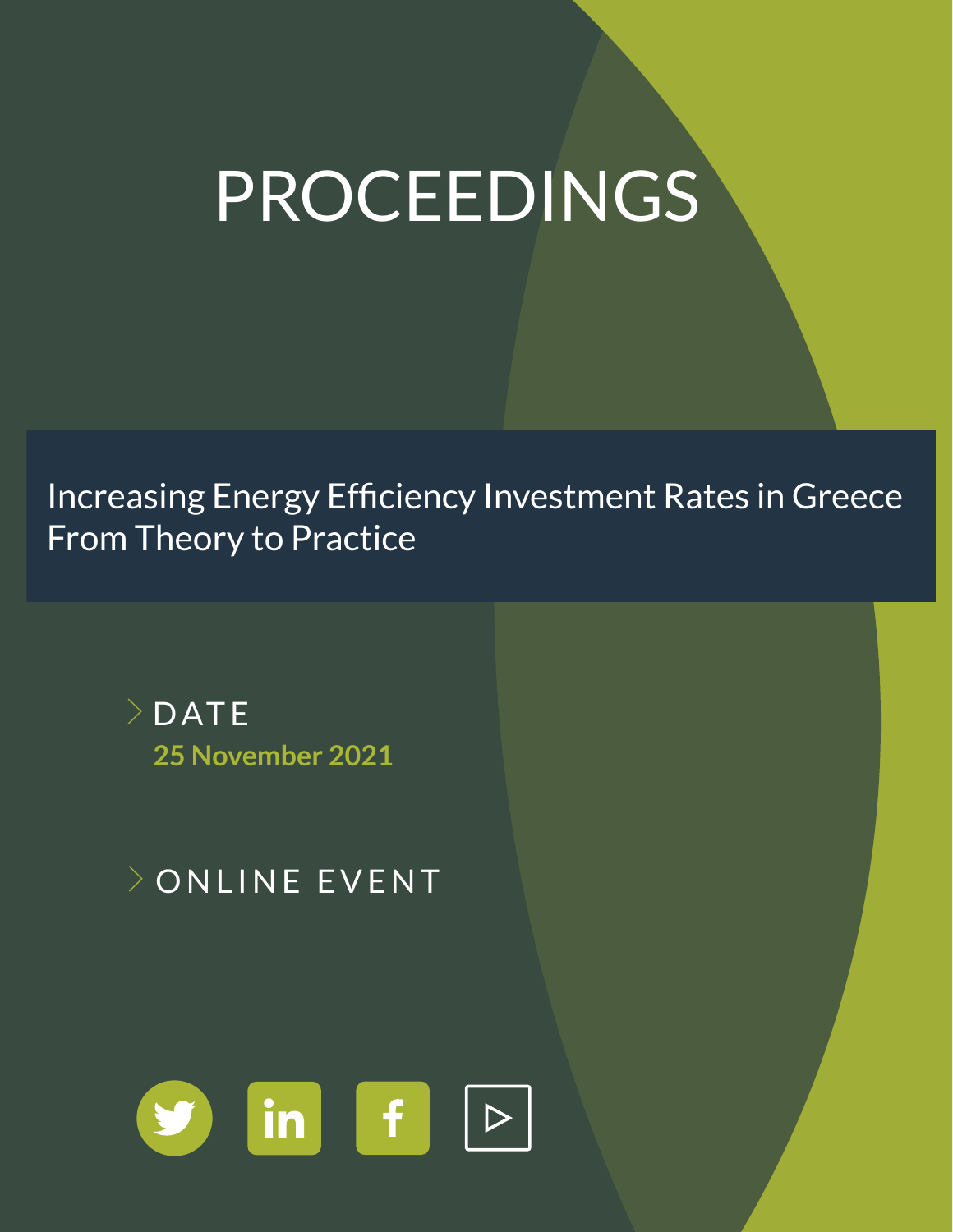

## AGENDA

## **14.00** EVENT INTRODUCTION

**ALICE COROVESSI,** MANAGING DIRECTOR INZEB, & SMAFIN PROJECT PARTNER **PROF. IOANNIS PSARRAS**, TRIPLE-A SCIENTIFIC COORDINATOR, NTUA

- INTRODUCTION: TRIPLE-A AND SMAFIN PROJECTS **DR. CHARA KARAKOSTA,** TRIPLE-A PROJECT COORDINATOR, NTUA **VASSILIKI PAPADOPOULOU**, SMAFIN PROJECT COORDINATOR, CRES **14.10**
- SESSION-I: TRIPLE-A TRAINING PROGRAMME **FILIPPOS MEXIS,** ENVIRONMENTAL ENGINEER, RESEARCH ASSOCIATE, NTUA **14.25**
- **14.45** Q&A SESSION
- SESSION-II: ROUNDTABLE DISCUSSION **15.00**

**ANTONIS MARINOS**, HEAD OF OFFICE, GENERAL SECRETARIAT FOR ENERGY AND MINERAL RESOURCES, HELLENIC MINISTRY OF ENVIRONMENT & ENERGY **ARGIRO GIAKOUMI**, PHYSICIST M.SC., ENERGY POLICY ANALYSIS DEPARTMENT, CRES **DR. HARIS DOUKAS**, ASSOC. PROFESSOR, NTUA & MEMBER OF THE EXECUTIVE COMMITTEE OF THE TECHNICAL CHAMBER OF GREECE **PANAGIOTIS HABESIS**, HEAD OF FINANCING GROWTH & SUSTAINABILITY UNIT, HELLENIC BANK ASSOCIATION **KOSTAS PAVLOU**, SUSTAINABLE & DEVELOPMENT BANKING, PIRAEUS BANK **DR. NIKOLAS CHR. KAKOGIANNIS**, GENERAL MANAGER, RESNOVAE LP -INVESTMENT & BUSINESS CONSULTANTS SESSION MODERATOR: **ALICE COROVESSI**, MANAGING DIRECTOR, INZEB

- **16.15** Q&A SESSION
- **CONCLUSIONS PROF. IOANNIS PSARRAS**, TRIPLE-A PROJECT SCIENTIFIC COORDINATOR, NTUA **16.25**
- **16.30** EVENT EVALUATION -END OF EVENT

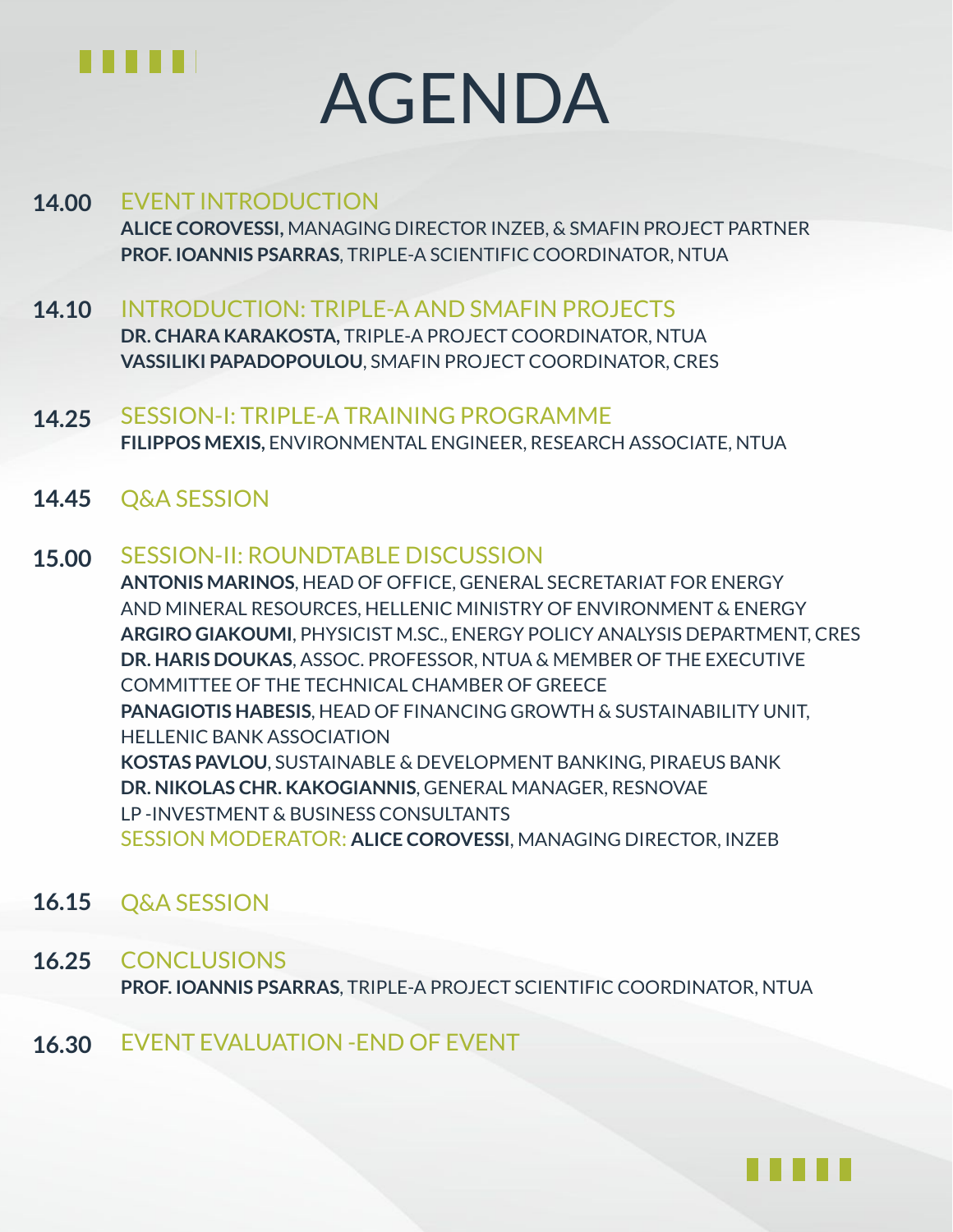

The online event Increasing Energy Efficiency Investment Rates in Greece: From Theory to Practice, organised within the context of H2020 projects [Triple-A](https://www.aaa-h2020.eu/) and **[SMAFIN](https://www.smafin.eu/)**, was held online on Thursday, November 25, 2021. The event was supported by the **Build Back [Better](https://www.buildbackbetter.gr/node/95)** initiative and was attended by 235 participants.

### Welcome and Event Introduction

The event was opened by Ms. Alice Corovessi, Managing Director, INZEB - who is also SMAFIN project partner - and Prof. Ioannis Psarras, Triple-A Scientific Coordinator, NTUA welcoming the participants, highlighting the aims and objectives of the event.

## Introduction: Triple-A and SMAFIN projects

Dr. Chara Karakosta, Triple-A Project Coordinator, NTUA Enhancing at an Energy Stage the Investment Value Chain of Energy Efficiency Projects

Dr. Karakosta introduced her speech by generally explaining what the Triple-A project is, what is the approach of the project and what kind of investments can be considered as investments of the Triple-A project, promoting sustainable development. She stressed that the Triple-A project defines three research questions:

- How the financial instruments and risks of EU projects are assessed at an early stage?
- Ηow the Triple-A investment agreement is reached based on selected performance indicators?
- Ηow we match potential financing programmes for the selected investment ideas?

She also presented the interactive database that has been developed in the framework of the Triple-A project, facilitating access to data and information related to the risk of investing in energy-saving projects. The database includes interactive maps and graphs that incorporate the risks and uncertainties that may affect an investment.

## Vassiliki Papadopoulou, SMAFIN Project Coordinator, CRES

Support of Smart Financing for Energy Efficient Buildings in the Balkans

In her presentation, Mrs Papadopoulou mentioned the individual objectives of the SMAFIN project which are:

- Capitalisation of effective Sustainable Energy Forums.
- Formulation of policy proposals for energy efficiency and/or financial instruments.
- Linking the relevant initiatives and all stakeholders through the events and the online platform of the project.

In addition, she listed the results to date:

- Recording financial obstacles for the implementation of energy-saving projects.
- Roundtable discussion under the auspices of the Hellenic Ministry of Environment and Energy, focusing on financing public buildings.
- Two Working Group meetings.
- The online platform of SMAFIN project.

Completing her presentation, Mrs Papadopoulou made an analysis of the project's online platform and presented the timetable for the implementation of discussions in Greece related to the project.

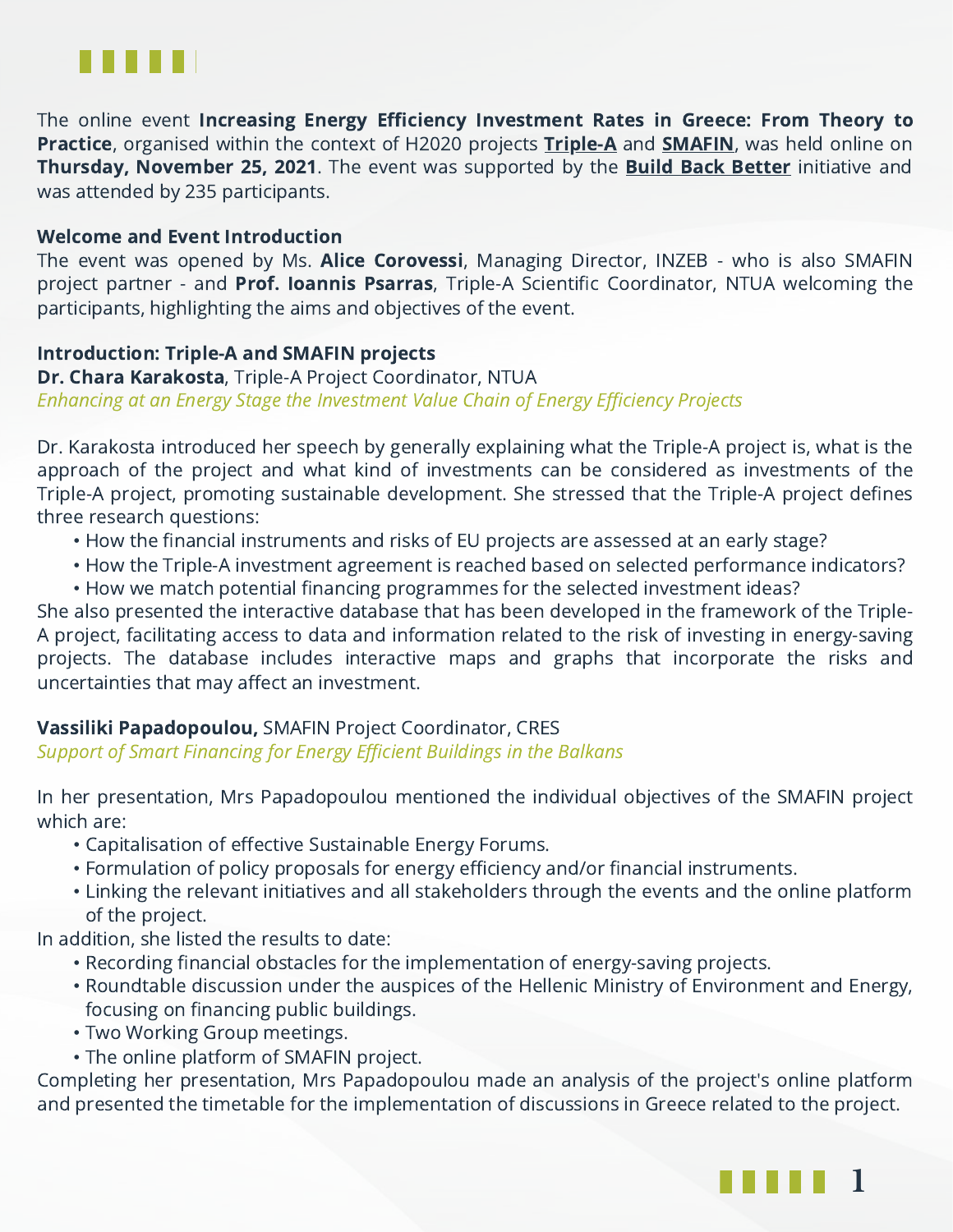

#### Session I: Triple-A training programme

Filippos Mexis, Environmental Engineer, Research Associate, NTUA

The training programme delivered by Filipppos Mexis concerned the 3 phases of the Triple-A project, which are its tools. F. Mexis made an introduction to what the tools include, what their purpose is as he mentioned that there are links in 8 different languages and a video that acts as a user guide in English and in Greek and can both be found on the Triple-A homepage. He also explains that the tools are intended to evaluate energy efficiency projects. The tools are aimed at project development agencies or funding agencies as well as organisations that would like to find and fund such energy efficiency projects.

#### Session II: Roundtable discussion

Ms. **Alice Corovessi** opened the roundtable discussion session welcoming the speakers of the session, asking for a first comment on what was stated.

Mr. **Antonis Marinos** (Hellenic Ministry of Environment & Energy) took the floor and referred to energy efficiency auctions and that it is a quite fresh measure for Greece. He also mentioned that is desirable to be activated the soonest and Triple-A tools seem very useful for monitoring this measure.

Dr. Haris Doukas (NTUA, TCG) highlighted that the H2020 projects, Triple-A and SMAFIN are moving towards the critical direction of promoting energy efficiency which is becoming even more urgent today with the prices rising and energy poverty spreading across Greece and Europe. These projects, which aim to standardise and enhance processes to make their funding and promotion easier, are very useful for both the state and funding authorities.

Ms. **Argiro Giakoumi** (CRES) stressed that Triple-A project has done significant work in the field of standardisation from the evaluation to the implementation stage of a project as well as pointed out the importance of the dialogue between the stakeholders implemented through the SMAFIN project.

Mr. Panagiotis Habesis (HBA) noted the importance of the Triple-A tools and expressed the desire for further bilateral discussion on the part of banks both in terms of its use and the possible assistance of banks. He also mentioned that the taxonomy tool is taking on an international character now, and highlighted the importance of finding funds for the financing and further development of the project.

Mr. Kostas Pavlou (Piraeus Bank) agreed that such projects create optimism that this market will open. It has changed a lot in the last 20 years but now is the time to accelerate.

Dr. Nikolas Chr. Kakogiannis (ResNovae) stated that it is very important that standards and rules are finally introduced and both performance criteria and performance audit of investments are homogenised.

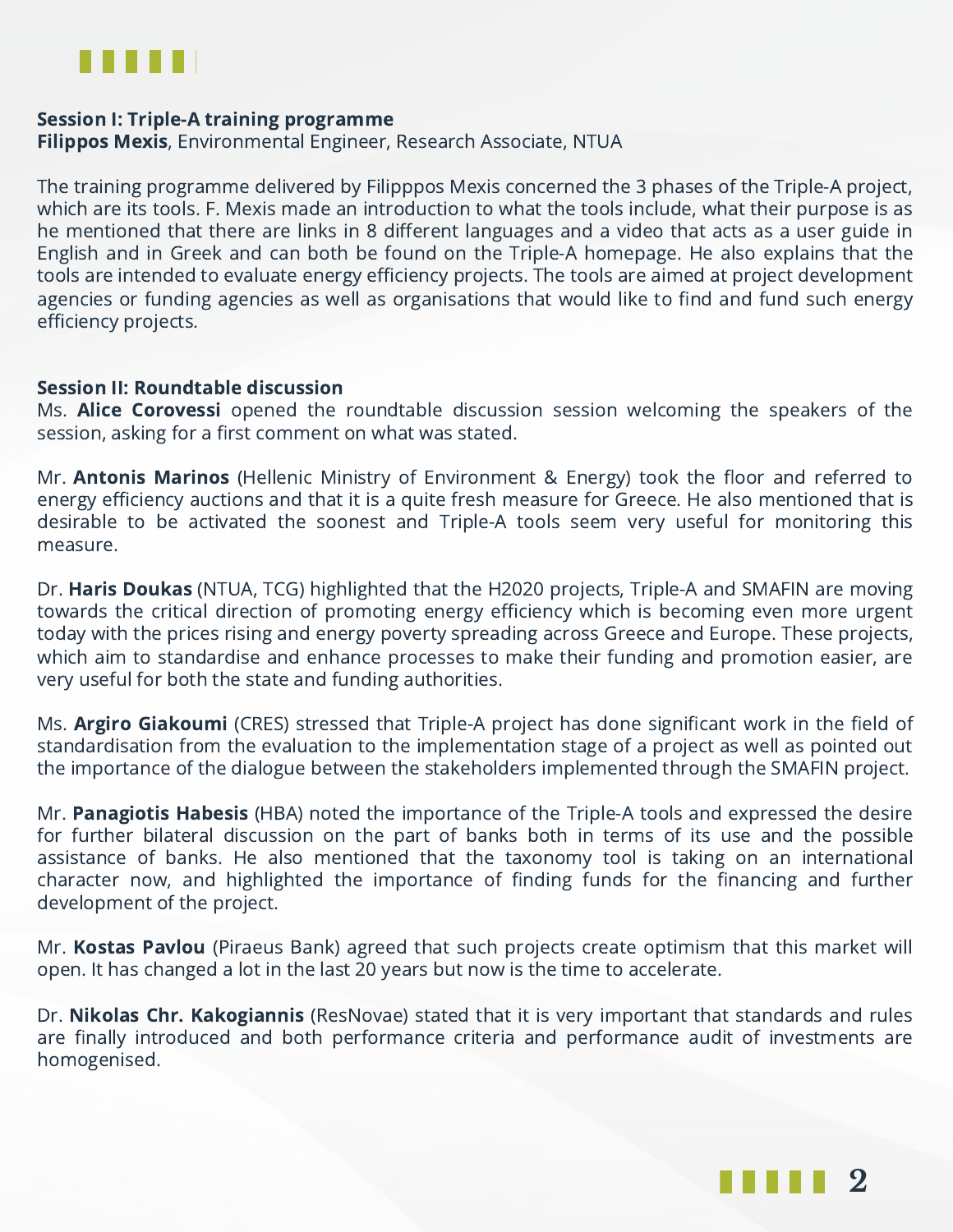

Then Ms. **Alice Corovessi** asked how can we increase investments in energy efficiency projects and what are the national goals and can be supported?

Mr. **Antonis Marinos** took the floor and stated that the Hellenic Ministry of Environment & Energy has designed a variety of measures and projects that help citizens, the country, and businesses. Specifically, the Ministry has requested economic support from the RRF, for the development of electricity transmission and distribution networks, in order to include the much more RES we need for reasons of dependence on imports, reduction of emissions, energy security, and green energy as a country.

The project "I'm Saving – I'm getting Autonomous" is the most typical case of a win-win process. These kinds of projects are helping to move to the post-covid era but also to implement the green transition. Mr Marinos stated that we are viewing now the new industrial revolution as we slowly move away from fossil fuels and move on to a greener future.

Then Ms. **Alice Corovessi** gave the floor to Dr. Haris Doukas to comment on the main directions from the point of view of the Technical Chamber of Greece (TCG).

Dr. Haris Doukas stated that TCG has for many years contributed to the formulation of technical instructions, as a technical advisor to the state. The new technical directive will cover the part of energy investment evaluation and includes many elements from the taxonomy and the criteria we saw in Triple-A.

Ms. **Alice Corovessi** continued the discussion by asking what is the role of Energy Performance Contracts (EPCs), and what their role in achieving the energy renovation targets of public buildings is?

Ms. **Argiro Giakoumi** (CRES) answered that EPCs can play a very important role in achieving the goals, especially for the building sector, both public and private. Through the PRODESA project, an attempt is made to make some large-scale pilot projects.

Then Ms. **Alice Corovessi** gave the floor to Mr. Panagiotis Habesis to comment on how ready is the banking system to support energy efficiency investments?

Mr. Panagiotis Habesis (HBA) stated that the banking system is fully mature and harmonised with the high international standards in terms of sustainability, for reclassification of capital flows to sustainable investments, for which there is cooperation with the public administration.

Moving forward Mr. Kostas Pavlou (Piraeus Bank) took the floor to comment on whether energysaving projects will be increased. He mentioned that all systemic banks and almost all Greek banks offer specialised financial tools for the financing of such projects and in fact, they offer them on more favorable terms. Increasing energy efficiency projects is a one-way street. They are supported by European and national policies through development programmes. There is the background to start and grow this market faster. Projects such as SMAFIN and Triple-A support and educate the market and also use marketing tools to bring projects in contact with either financial institutions or other groups of professionals who can support their development.

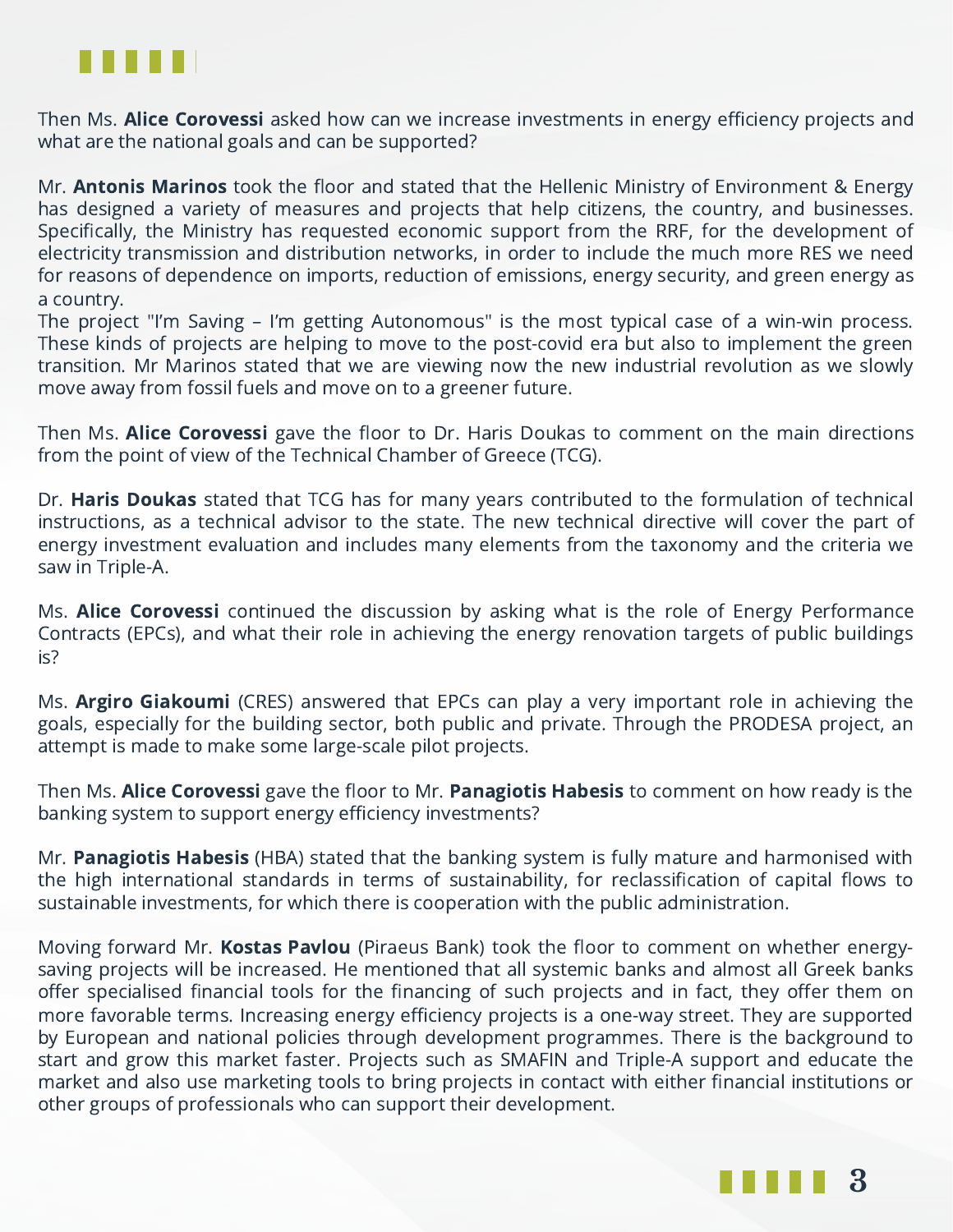

Dr. Nikolas Chr. Kakogiannis spoke about ESG criteria and stressed that research has shown that 97% of companies operating in this field are exposed to risks and dangers related to the ESG criteria, thus It's time for companies to realise that by incorporating ESG criteria they gain resilience and added value.

Then Ms. Alice Corovessi asked how can ESG criteria be included in constructions' financing? Is this an obstacle to investments?

Mr. Kostas Pavlou answered that this is not an obstacle, it is an opportunity, and that social and environmental criteria can surely be integrated. He also stressed that the current challenge is to integrate the EU Taxonomy into the operation of the banks.

Then Mr. Panagiotis Habesis referred to the synergies that have been developed between the banking sector and different bodies for achieving the energy objectives and the desirable results.

Ms. **Argiro Giakoumi** referred to EPCs answering a participant's question, stating that EPCs are being used both in Europe and USA since many years. Also, it has been found that standardisation does not exist at EU level and there are significant differentiations from country to country. There should be standardisation in Greece, that will give direction to the market.

Dr. Haris Doukas spoke about ESG criteria and stressed that is important to be absorbed by companies as a core element and not as another marketing tool. He also noted that all three dimension of ESG criteria -environmental, social, governance- should equally be taken into account.

Dr. Nikolas Chr. Kakogiannis spoke about the importance of creating reliable indicators of harmonisation with ESG criteria.

Mr. **Antonis Marinos** did a last comment on the discussion indicating that the Green Deal, Fit for 55, and National Energy and Climate Plans (NECPs) of Member States should be considered as the roadmap for 2030 and 2050. The three pillars of Fit for 55, namely greenhouse gas emissions, RES, and energy efficiency, will be in addition to policy pillars and business pillars.

Then Ms. Alice Corovessi closed the event, thanking all speakers and attendees for their particiapation.